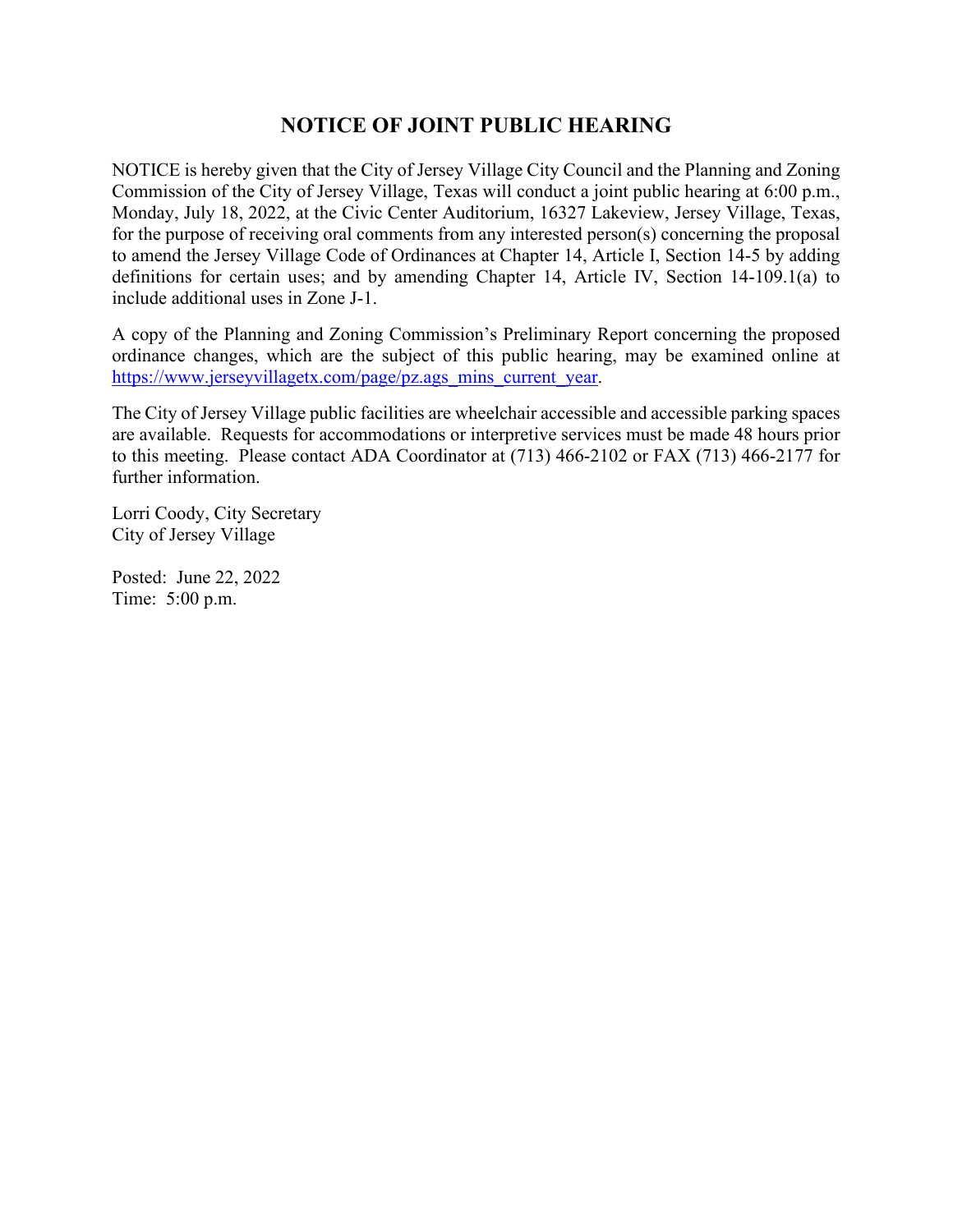

## **CITY OF JERSEY VILLAGE – PLANNING & ZONING COMMISSION PRELIMINARY REPORT USE REGULATIONS FOR DISTRICT J-1**

The Planning and Zoning Commission has met on June 15, 2022, in order to review the Jersey Village Code of Ordinances as they relate to amendments to Chapter 14, Article IV, Sections 14-5 definitions and 14-109.1(a) concerning the Use Regulations in zoning District J-1 and, if appropriate, prepare for presentation to Council on June 20, 2022, a Preliminary Report in connection with any suggested amendments.

After review and discussion, the Commissioners preliminarily proposed that the Code of Ordinances of the City of Jersey Village, Texas, be amended to reflect amendments to Chapter 14, Article IV, Sections 14-5 definitions and 14-109.1(a) concerning the Use Regulations in zoning District J-1.

These preliminary changes to the City's comprehensive zoning ordinance are more specifically detailed in the proposed ordinance attached as Exhibit "A."

The next step in the process as required by Section 14-84(c)(2)(b) of the Jersey Village Code of Ordinances is for<br>Council to call a joint public hearing with the Planning and Zoning Commission.<br>Respectfully submitted thi Council to call a joint public hearing with the Planning and Zoning Commission.

Respectfully submitted, this 15th day of June 2022.

**s/**Rick Faircloth, Chairman



**ATTEST:**

s/Lorri Coody, City Secretary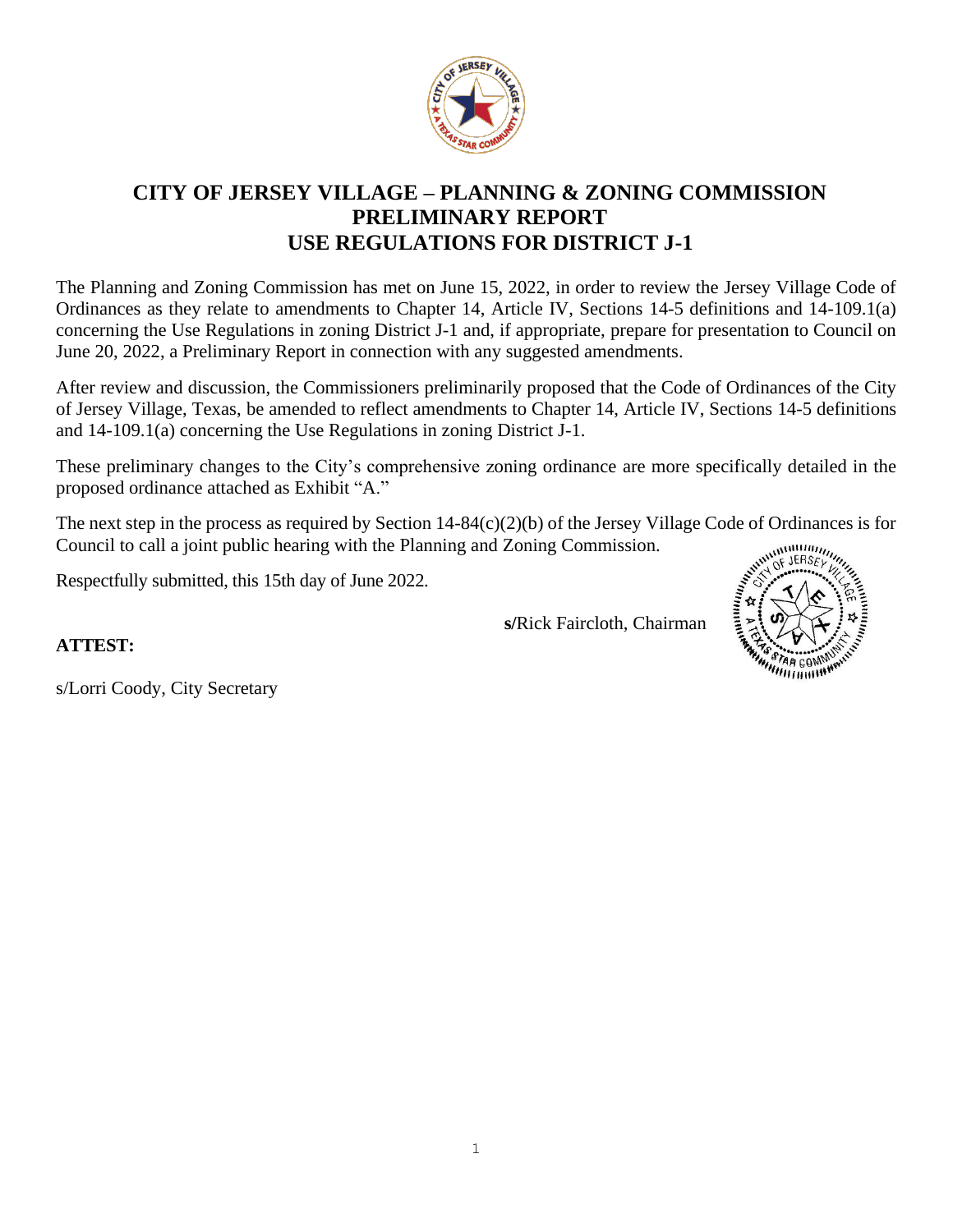# Exhibit A

Proposed Ordinance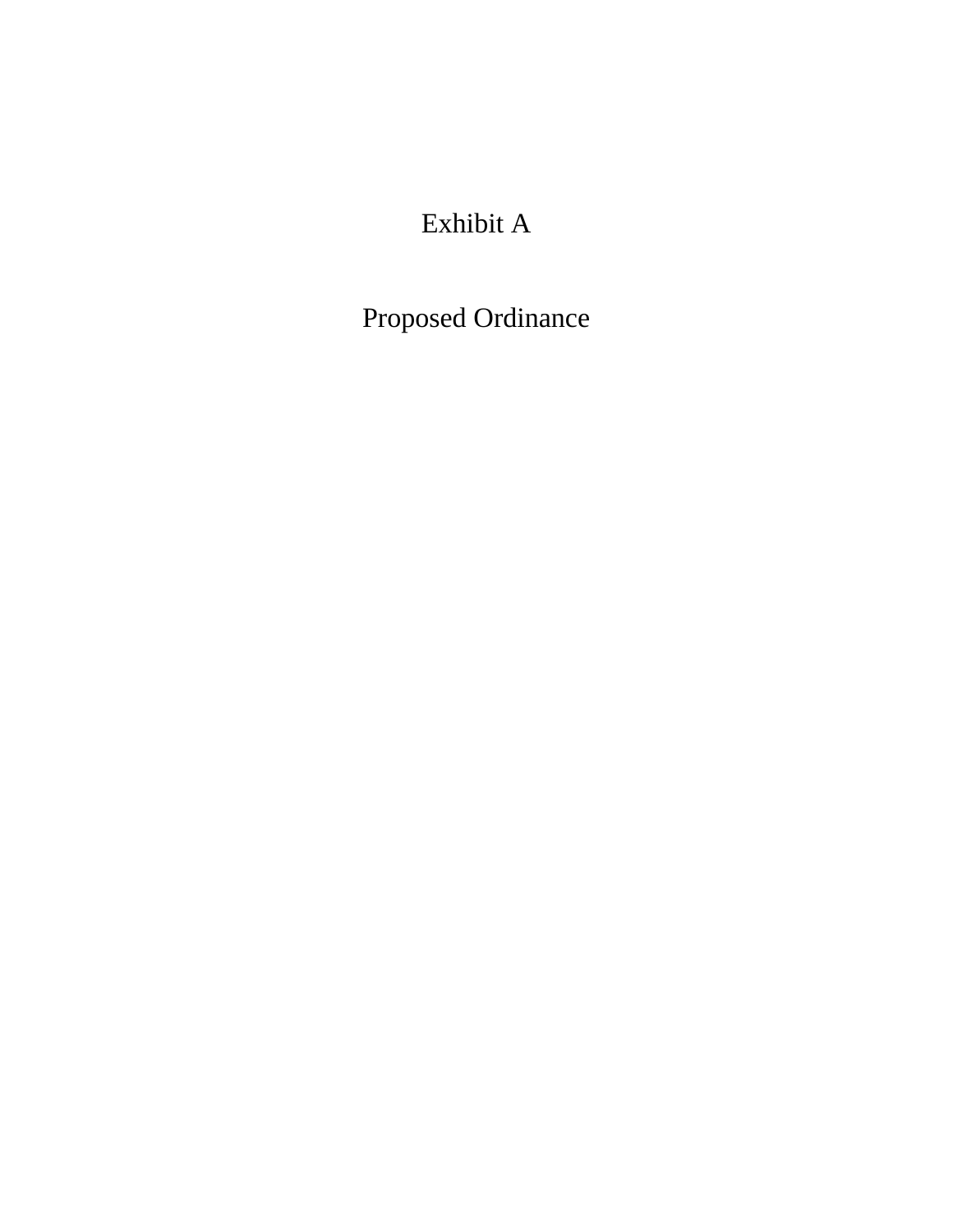### **ORDINANCE NO. 2022-xx**

**AN ORDINANCE AMENDING CHAPTER 14 OF THE CODE OF ORDINANCES OF THE CITY OF JERSEY VILLAGE, TEXAS, BY AMENDING CHAPTER 14 "BUILDING AND DEVELOPMENT", ARTICLE I "GENERAL", SECTION 14-5 "DEFINITIONS" BY ADDING DEFINITIONS FOR CERTAIN USES; BY AMENDING CHAPTER 14, ARTICLE IV, DIVISION 2, SECTION 14-109.1(a) TO INCLUDE ADDITIONAL USES IN ZONE J-1; PROVIDING A SEVERABILITY CLAUSE; PROVIDING FOR REPEAL; PROVIDING A PENALTY AS PROVIDED BY SECTION 1-8 OF THE CODE; AND, PROVIDING AN EFFECTIVE DATE.**

**WHEREAS**, the City Council of the City of Jersey Village, Texas, determines it in the best interest of the health, safety, and welfare of the citizens of the City to amend the Zoning Ordinance; and

**WHEREAS**, the Planning & Zoning Commission has issued its report and has recommended amendments to Chapter 14, Article I, Section 14-5 Definitions and Chapter 14, Article IV, Section 14-109.1(a) concerning Use Regulations in Zone J-1; and

**WHEREAS**, the Planning & Zoning Commission and City Council have conducted, in the time and manner required by law, a joint public hearing on such amendments; and

**WHEREAS,** the City Council of the City of Jersey Village now deems that such requested amendments to the zoning ordinance are in accordance with the comprehensive plan and are appropriate to grant; **NOW THEREFORE**,

## **BE IT ORDAINED BY THE CITY COUNCIL OF THE CITY OF JERSEY VILLAGE, TEXAS THAT:**

**Section 1.** The facts and matter set forth in the preamble of this Ordinance are hereby found to be true and correct.

**Section 2.** Chapter 14, Article I, Section 14-5 "Definitions" of the Code of Ordinances, City of Jersey Village, Texas is hereby amended to read as follows (with added language being shown as underlined in bold and deleted language being shown as struck through, and with such amended language to be included in the appropriate alphabetical order within the existing portion of Section  $14-5$ :

### "**Cannabidiol Shop (CBD Shop). A business establishment for which more than fifteen percent (15%) of sales are derived from the retail sale of products related to or derived from CBD oil (cannabidiol) or hemp. This includes, but is not limited to, oils, vitamins, supplements, food, personal care, and garments.**"

**Section 3.** Chapter 14, "Building and Development," Article IV. *Zoning Districts*, Division 2, Section 14-109.1(a) of the Code of Ordinances of the City of Jersey Village, Texas, is hereby amended by adding the language underlined and deleting the language struck through to read and provide as follows:

## **"Chapter 14 – BUILDING AND DEVELOPMENT**